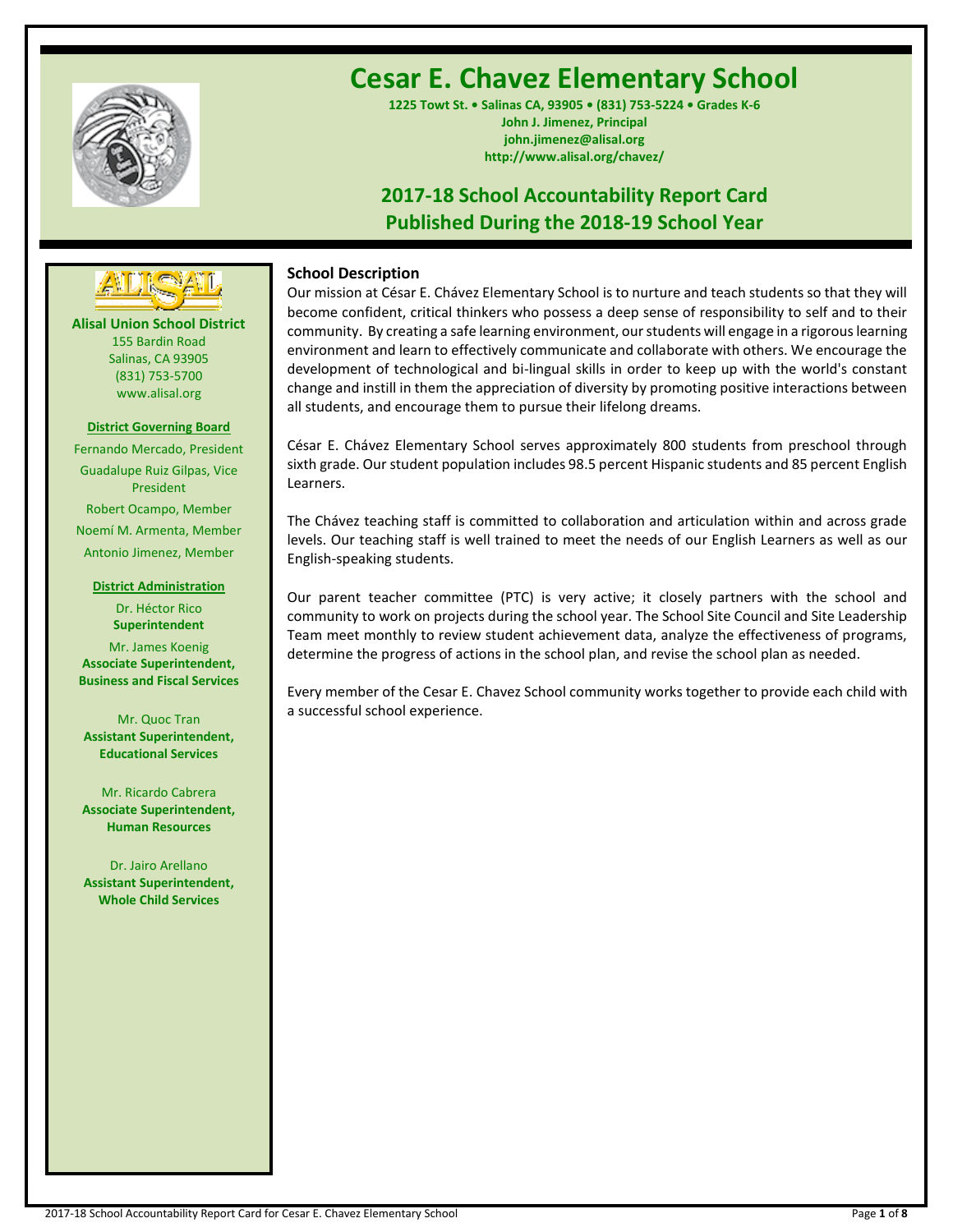## **About the SARC**

By February 1 of each year, every school in California is required by state law to publish a School Accountability Report Card (SARC). The SARC contains information about the condition and performance of each California public school. Under the Local Control Funding Formula (LCFF) all local educational agencies (LEAs) are required to prepare a Local Control and Accountability Plan (LCAP), which describes how they intend to meet annual school-specific goals for all pupils, with specific activities to address state and local priorities. Additionally, data reported in an LCAP is to be consistent with data reported in the SARC.

- For more information about SARC requirements, see the California Department of Education (CDE) SARC web page at [https://www.cde.ca.gov/ta/ac/sa/.](https://www.cde.ca.gov/ta/ac/sa/)
- For more information about the LCFF or LCAP, see the CDE LCFF web page at [https://www.cde.ca.gov/fg/aa/lc/.](https://www.cde.ca.gov/fg/aa/lc/)
- For additional information about the school, parents/guardians and community members should contact the school principal or the district office.

| 2017-18 Student Enrollment by Grade Level |                           |  |  |
|-------------------------------------------|---------------------------|--|--|
| <b>Grade Level</b>                        | <b>Number of Students</b> |  |  |
| Kindergarten                              | 105                       |  |  |
| Grade 1                                   | 114                       |  |  |
| Grade 2                                   | 108                       |  |  |
| Grade 3                                   | 109                       |  |  |
| Grade 4                                   | 124                       |  |  |
| Grade 5                                   | 102                       |  |  |
| Grade 6                                   | 139                       |  |  |
| <b>Total Enrollment</b>                   | 801                       |  |  |

| 2017-18 Student Enrollment by Group        |                                    |  |  |  |  |
|--------------------------------------------|------------------------------------|--|--|--|--|
| <b>Group</b>                               | <b>Percent of Total Enrollment</b> |  |  |  |  |
| <b>Black or African American</b>           | 0.0                                |  |  |  |  |
| American Indian or Alaska Native           | 0.2                                |  |  |  |  |
| Asian                                      | 0.0                                |  |  |  |  |
| Filipino                                   | 0.1                                |  |  |  |  |
| <b>Hispanic or Latino</b>                  | 96.1                               |  |  |  |  |
| <b>Native Hawaiian or Pacific Islander</b> | 0.0                                |  |  |  |  |
| White                                      | 0.1                                |  |  |  |  |
| <b>Socioeconomically Disadvantaged</b>     | 95.3                               |  |  |  |  |
| <b>English Learners</b>                    | 85.3                               |  |  |  |  |
| <b>Students with Disabilities</b>          | 6.0                                |  |  |  |  |
| <b>Foster Youth</b>                        | 0.5                                |  |  |  |  |

## **A. Conditions of Learning**

#### **State Priority: Basic**

The SARC provides the following information relevant to the State priority: Basic (Priority 1):

- Degree to which teachers are appropriately assigned and fully credentialed in the subject area and for the pupils they are teaching;
- Pupils have access to standards-aligned instructional materials; and
- School facilities are maintained in good repair

| <b>Teacher Credentials</b>                         |           |           |       |  |  |
|----------------------------------------------------|-----------|-----------|-------|--|--|
| <b>Cesar E. Chavez Elementary School</b>           | $16 - 17$ | $17 - 18$ | 18-19 |  |  |
| <b>With Full Credential</b>                        | 27        | 31        | 26    |  |  |
| <b>Without Full Credential</b>                     | 7         | 5         | 2     |  |  |
| <b>Teaching Outside Subject Area of Competence</b> | 0         | 0         |       |  |  |
| <b>Alisal Union School District</b>                | $16 - 17$ | $17 - 18$ | 18-19 |  |  |
| <b>With Full Credential</b>                        |           |           | 5     |  |  |
| <b>Without Full Credential</b>                     |           |           |       |  |  |
| <b>Teaching Outside Subject Area of Competence</b> |           |           |       |  |  |

| <b>Teacher Misassignments and Vacant Teacher Positions at this School</b> |  |  |  |  |  |  |  |
|---------------------------------------------------------------------------|--|--|--|--|--|--|--|
| <b>Cesar E. Chavez Elementary</b><br>18-19<br>$17 - 18$<br>$16 - 17$      |  |  |  |  |  |  |  |
| Teachers of English Learners                                              |  |  |  |  |  |  |  |
| <b>Total Teacher Misassignments</b>                                       |  |  |  |  |  |  |  |
| <b>Vacant Teacher Positions</b>                                           |  |  |  |  |  |  |  |

Note: "Misassignments" refers to the number of positions filled by teachers who lack legal authorization to teach that grade level, subject area, student group, etc.

\*Total Teacher Misassignments includes the number of Misassignments of Teachers of English Learners.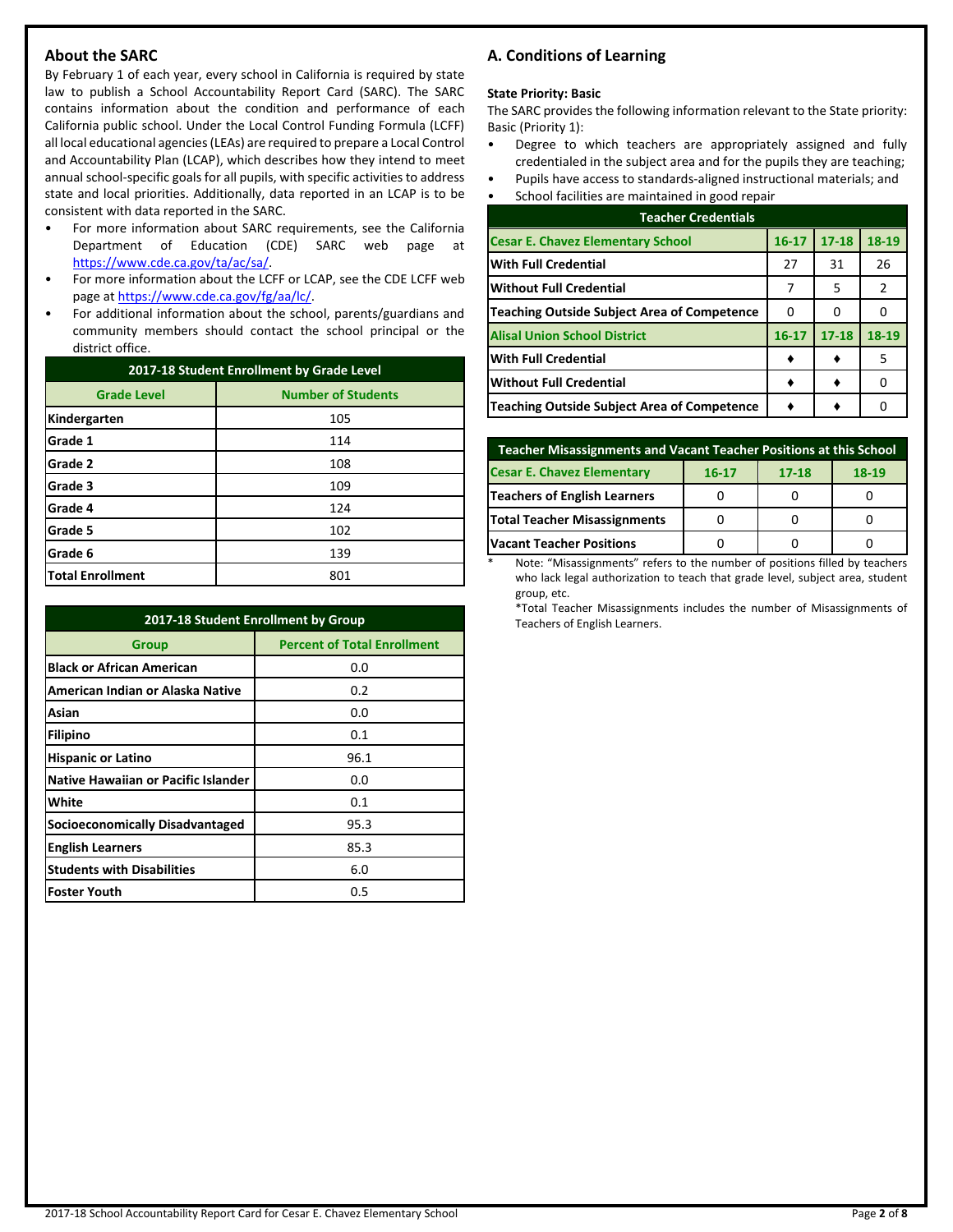## **Quality, Currency, Availability of Textbooks and Instructional Materials (School Year 2018-19)**

In order to meet requirements for common core state standards (CCSS), materials were updated as part of the 2018 adoption.

K-6 Wonders is used to teach all Language Arts standards. In K-6, teachers use Eureka Math.

| <b>Textbooks and Instructional Materials</b><br>Year and month in which data were collected: 2018 |                                                                                                                         |          |  |  |
|---------------------------------------------------------------------------------------------------|-------------------------------------------------------------------------------------------------------------------------|----------|--|--|
| <b>Core Curriculum Area</b>                                                                       | <b>Textbooks and Instructional Materials/Year of Adoption</b>                                                           |          |  |  |
| <b>Reading/Language Arts</b>                                                                      | McMillan / McGraw-Hill, Wonders- K-3, Adopted 2017<br>McMillan / McGraw-Hill, Wonders- 4-6, Adopted 2018                |          |  |  |
|                                                                                                   | The textbooks listed are from most recent adoption:                                                                     | Yes      |  |  |
| <b>Mathematics</b>                                                                                | Percent of students lacking their own assigned textbook: 0<br>Eureka Math, Adopted 2018                                 |          |  |  |
|                                                                                                   | The textbooks listed are from most recent adoption:<br>Percent of students lacking their own assigned textbook:         | Yes<br>0 |  |  |
| <b>Science</b>                                                                                    | Delta Foss- (Kinder-5th grades) - Adopted 2007<br>McGraw-Hill-Wonders (K-3 grade) - Embedded<br>McGraw-Hill (6th grade) |          |  |  |
|                                                                                                   | The textbooks listed are from most recent adoption:<br>Percent of students lacking their own assigned textbook: 0       | Yes      |  |  |
| <b>History-Social Science</b>                                                                     | McGraw-Hill, Vistas (4-6th)- Adopted 2006<br>McGraw-Hill-Wonders (K-3 grade) - Embedded                                 |          |  |  |
|                                                                                                   | The textbooks listed are from most recent adoption:<br>Percent of students lacking their own assigned textbook:         | Yes<br>0 |  |  |

Note: Cells with N/A values do not require data.

#### **School Facility Conditions and Planned Improvements (Most Recent Year)**

César E. Chávez School is 23 years old. The school garden has been remolded and turned into an outdoor classroom. The grass area has been upgraded by replacing a lime-treated area with new grass. This motivates the students to keep their school safe and clean. A second play structure has been added to the playground area in order to service the student population better. Our custodial and district maintenance staff work hard to maintain a safe and clean campus.

| <b>School Facility Good Repair Status (Most Recent Year)</b><br>Year and month in which data were collected: August, 2018 |                      |                                                            |  |  |  |
|---------------------------------------------------------------------------------------------------------------------------|----------------------|------------------------------------------------------------|--|--|--|
| <b>System Inspected</b>                                                                                                   | <b>Repair Status</b> | <b>Repair Needed and</b><br><b>Action Taken or Planned</b> |  |  |  |
| Systems:<br>Gas Leaks, Mechanical/HVAC, Sewer                                                                             | Good                 |                                                            |  |  |  |
| Interior:<br><b>Interior Surfaces</b>                                                                                     | Good                 |                                                            |  |  |  |
| Cleanliness:<br>Overall Cleanliness, Pest/Vermin Infestation                                                              | Good                 |                                                            |  |  |  |
| <b>Electrical:</b><br>Electrical                                                                                          | Good                 |                                                            |  |  |  |
| <b>Restrooms/Fountains:</b><br>Restrooms, Sinks/ Fountains                                                                | Good                 |                                                            |  |  |  |
| Safety:<br>Fire Safety, Hazardous Materials                                                                               | Good                 |                                                            |  |  |  |
| Structural:<br>Structural Damage, Roofs                                                                                   | Good                 |                                                            |  |  |  |
| External:<br>Playground/School Grounds, Windows/Doors/Gates/Fences                                                        | Good                 |                                                            |  |  |  |
| <b>Overall Rating</b>                                                                                                     |                      |                                                            |  |  |  |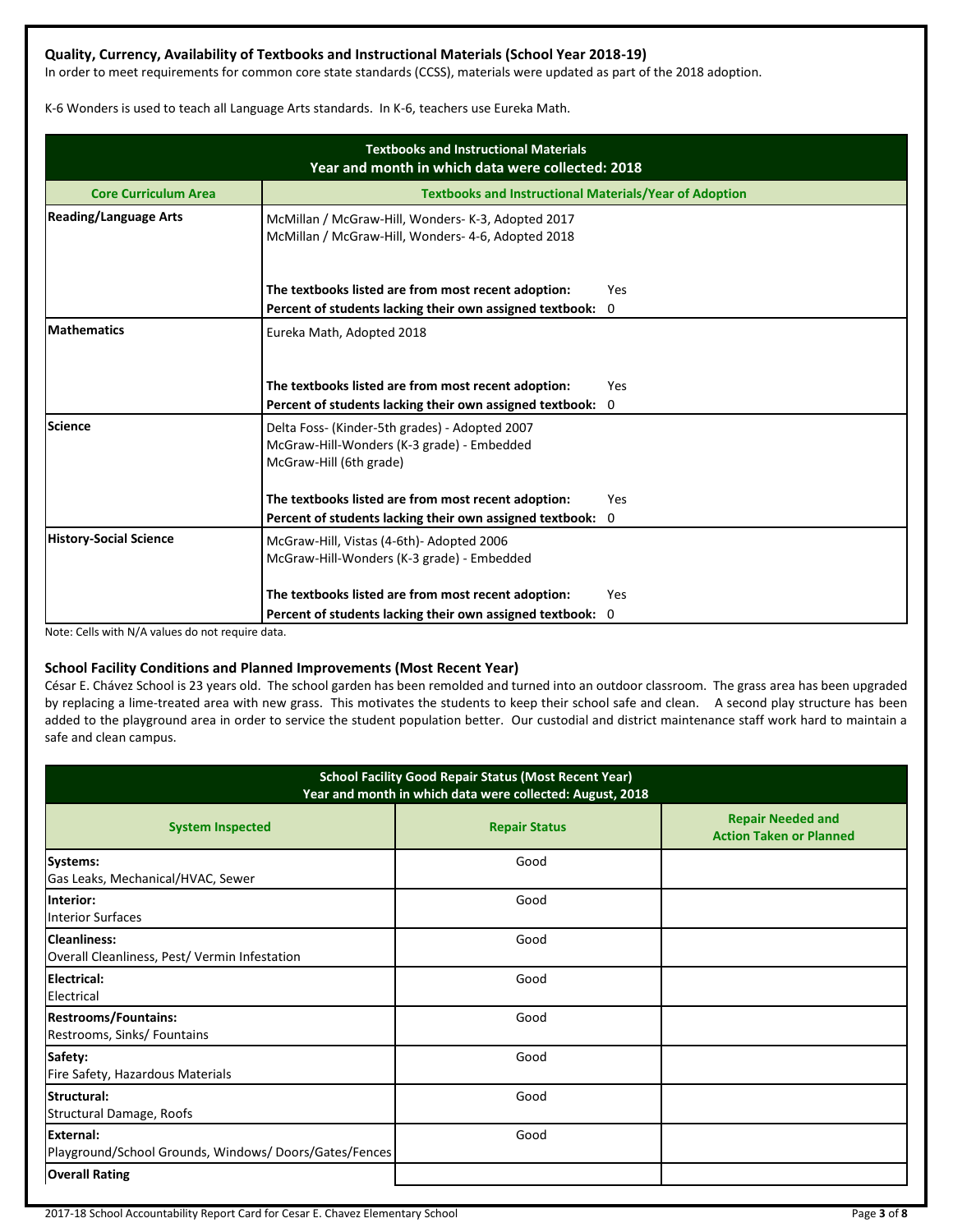| <b>School Facility Good Repair Status (Most Recent Year)</b><br>Year and month in which data were collected: August, 2018 |                                                            |  |  |  |  |
|---------------------------------------------------------------------------------------------------------------------------|------------------------------------------------------------|--|--|--|--|
| <b>System Inspected</b>                                                                                                   | <b>Repair Needed and</b><br><b>Action Taken or Planned</b> |  |  |  |  |
|                                                                                                                           | Exemplary                                                  |  |  |  |  |

#### **B. Pupil Outcomes**

#### **State Priority: Pupil Achievement**

The SARC provides the following information relevant to the State priority: Pupil Achievement (Priority 4):

- **Statewide assessments** (i.e., California Assessment of Student Performance and Progress [CAASPP] System, which includes the Smarter Balanced Summative Assessments for students in the general education population and the California Alternate Assessments [CAAs] for English language arts/literacy [ELA] and mathematics given in grades three through eight and grade eleven. Only eligible students may participate in the administration of the CAAs. CAAs items are aligned with alternate achievement standards, which are linked with the Common Core State Standards [CCSS] for students with the most significant cognitive disabilities); and
- The percentage of students who have successfully completed courses that satisfy the requirements for entrance to the University of California and the California State University, or career technical education sequences or programs of study

| 2017-18 CAASPP Results for All Students |                                                                                       |               |           |                 |           |              |  |
|-----------------------------------------|---------------------------------------------------------------------------------------|---------------|-----------|-----------------|-----------|--------------|--|
|                                         | Percent of Students Meeting or Exceeding the State Standards<br>$(grades 3-8 and 11)$ |               |           |                 |           |              |  |
| <b>Subject</b>                          |                                                                                       | <b>School</b> |           | <b>District</b> |           | <b>State</b> |  |
|                                         | $16 - 17$                                                                             | $17 - 18$     | $16 - 17$ | $17 - 18$       | $16 - 17$ | $17 - 18$    |  |
| ELA                                     | 28.0                                                                                  | 34.0          | 28.0      | 32.0            | 48.0      | 50.0         |  |
| Math                                    | 23.0                                                                                  | 30.0          | 21.0      | 23.0            | 37.0      | 38.0         |  |

Note: Percentages are not calculated when the number of students tested is ten or less, either because the number of students in this category is too small for statistical accuracy or to protect student privacy.

Note: ELA and mathematics test results include the Smarter Balanced Summative Assessment and the CAA. The "Percent Met or Exceeded" is calculated by taking the total number of students who met or exceeded the standard on the Smarter Balanced Summative Assessment plus the total number of students who met the standard (i.e., achieved Level 3–Alternate) on the CAAs divided by the total number of students who participated in both assessments.

| <b>CAASPP Test Results in Science for All Students</b>                                                     |                                                  |           |           |           |           |           |
|------------------------------------------------------------------------------------------------------------|--------------------------------------------------|-----------|-----------|-----------|-----------|-----------|
| <b>Percent of Students Scoring at Proficient or Advanced</b><br>(meeting or exceeding the state standards) |                                                  |           |           |           |           |           |
| <b>Subject</b>                                                                                             | <b>School</b><br><b>District</b><br><b>State</b> |           |           |           |           |           |
|                                                                                                            | $16 - 17$                                        | $17 - 18$ | $16 - 17$ | $17 - 18$ | $16 - 17$ | $17 - 18$ |
| <b>Science</b>                                                                                             | N/A                                              | N/A       | N/A       | N/A       | N/A       | N/A       |

Note: Cells with N/A values do not require data.

Note: The 2016–17 and 2017–18 data are not available. The CDE is developing a new science assessment based on the Next Generation Science Standards for California Public Schools (CA NGSS). The CAST was pilot-tested in spring 2017 and field-tested in spring 2018. The CAST will be administered operationally during the 2018–19 school year. The CAA for Science was pilot-tested for two years (i.e., 2016–17 and 2017–18) and the CAA for Science will be field-tested in 2018–19.

Note: Science test results include the CAST and the CAA for Science. The "Percent Met or Exceeded" is calculated by taking the total number of students who met or exceeded the standard on the CAST plus the total number of students who met the standard (i.e., achieved Level 3–Alternate) on the CAA for Science divided by the total number of students who participated on both assessments.

#### **State Priority: Other Pupil Outcomes**

The SARC provides the following information relevant to the State priority: Other Pupil Outcomes (Priority 8):

• Pupil outcomes in the subject area of physical education

| Grade | 2017-18 Percent of Students Meeting Fitness Standards |          |             |  |  |
|-------|-------------------------------------------------------|----------|-------------|--|--|
| Level | 4 of 6                                                | $5$ of 6 | 6 of 6      |  |  |
|       | 147                                                   | 7.8      | 1. $\Omega$ |  |  |

Percentages are not calculated when the number of students tested is ten or less, either because the number of students in this category is too small for statistical accuracy or to protect student privacy.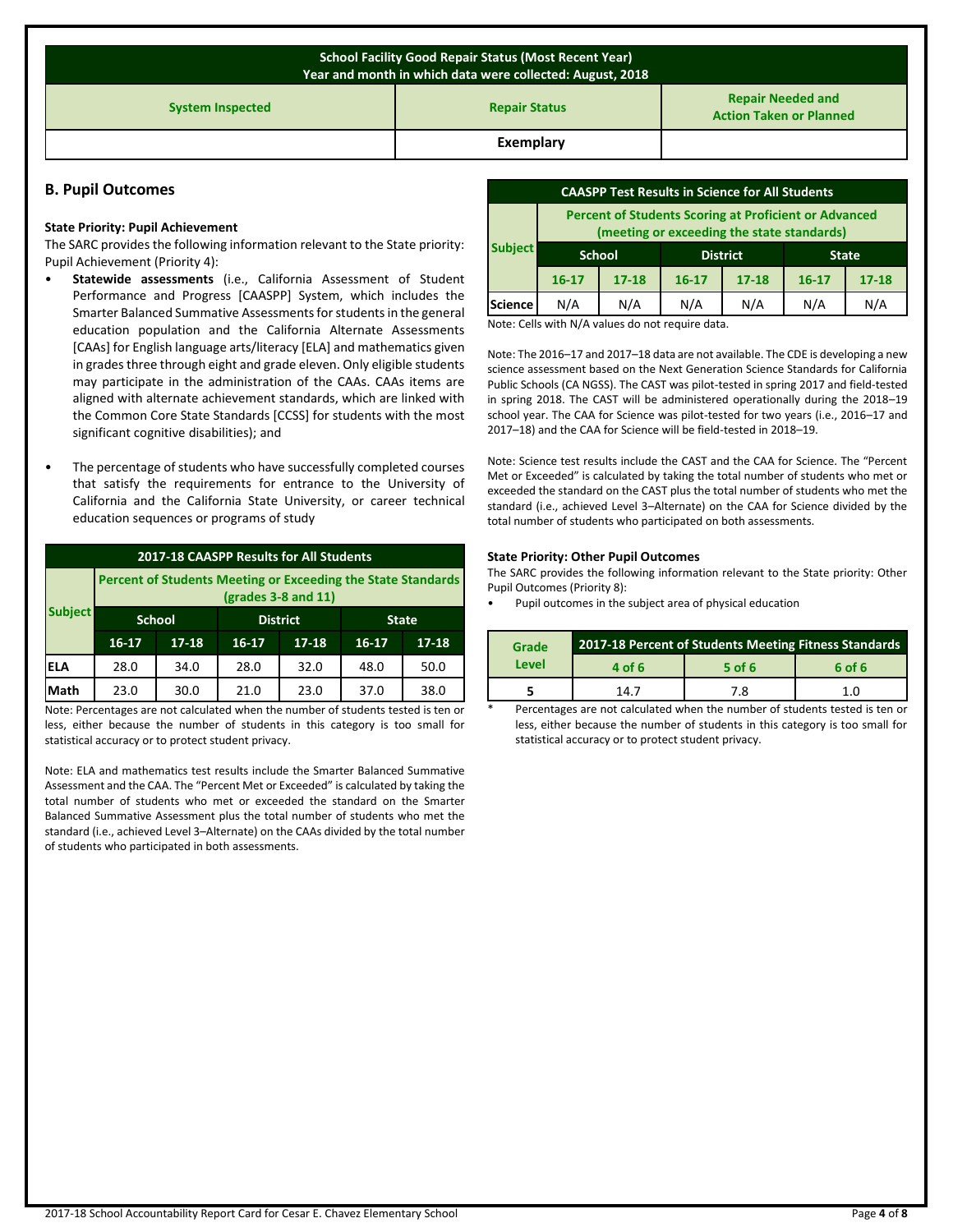| School Year 2017-18 CAASPP Assessment Results - English Language Arts (ELA)<br>Disaggregated by Student Groups, Grades Three through Eight and Eleven |                                   |                                |                                 |                                          |  |
|-------------------------------------------------------------------------------------------------------------------------------------------------------|-----------------------------------|--------------------------------|---------------------------------|------------------------------------------|--|
| <b>Student Group</b>                                                                                                                                  | <b>Total</b><br><b>Enrollment</b> | <b>Number</b><br><b>Tested</b> | <b>Percent</b><br><b>Tested</b> | <b>Percent</b><br><b>Met or Exceeded</b> |  |
| <b>All Students</b>                                                                                                                                   | 477                               | 475                            | 99.58                           | 34.11                                    |  |
| Male                                                                                                                                                  | 249                               | 247                            | 99.20                           | 31.58                                    |  |
| Female                                                                                                                                                | 228                               | 228                            | 100.00                          | 36.84                                    |  |
| American Indian or Alaska Native                                                                                                                      | --                                | --                             | --                              |                                          |  |
| <b>Hispanic or Latino</b>                                                                                                                             | 452                               | 450                            | 99.56                           | 34.22                                    |  |
| White                                                                                                                                                 | $-$                               | $\overline{a}$                 | --                              | $- -$                                    |  |
| Two or More Races                                                                                                                                     | $-$                               | $\qquad \qquad -$              | --                              | $- -$                                    |  |
| <b>Socioeconomically Disadvantaged</b>                                                                                                                | 446                               | 444                            | 99.55                           | 34.68                                    |  |
| <b>English Learners</b>                                                                                                                               | 446                               | 444                            | 99.55                           | 34.01                                    |  |
| <b>Students with Disabilities</b>                                                                                                                     | 45                                | 44                             | 97.78                           | 11.36                                    |  |
| <b>Students Receiving Migrant Education Services</b>                                                                                                  | 11                                | 11                             | 100.00                          | 36.36                                    |  |

Note: ELA test results include the Smarter Balanced Summative Assessment and the CAA. The "Percent Met or Exceeded" is calculated by taking the total number of students who met or exceeded the standard on the Smarter Balanced Summative Assessment plus the total number of students who met the standard (i.e., achieved Level 3–Alternate) on the CAAs divided by the total number of students who participated in both assessments.

Note: Double dashes (--) appear in the table when the number of students is ten or less, either because the number of students in this category is too small for statistical accuracy or to protect student privacy.

Note: The number of students tested includes all students who participated in the test whether they received a score or not; however, the number of students tested is not the number that was used to calculate the achievement level percentages. The achievement level percentages are calculated using only students who received scores.

| School Year 2017-18 CAASPP Assessment Results - Mathematics<br>Disaggregated by Student Groups, Grades Three through Eight and Eleven                                      |       |       |       |       |  |  |  |
|----------------------------------------------------------------------------------------------------------------------------------------------------------------------------|-------|-------|-------|-------|--|--|--|
| <b>Number</b><br><b>Total</b><br><b>Percent</b><br><b>Percent</b><br><b>Student Group</b><br><b>Enrollment</b><br><b>Tested</b><br><b>Met or Exceeded</b><br><b>Tested</b> |       |       |       |       |  |  |  |
| <b>All Students</b>                                                                                                                                                        | 477   | 472   | 98.95 | 29.66 |  |  |  |
| Male                                                                                                                                                                       | 249   | 246   | 98.8  | 30.49 |  |  |  |
| Female                                                                                                                                                                     | 228   | 226   | 99.12 | 28.76 |  |  |  |
| American Indian or Alaska Native                                                                                                                                           | --    | $- -$ | --    | --    |  |  |  |
| <b>Hispanic or Latino</b>                                                                                                                                                  | 452   | 448   | 99.12 | 29.24 |  |  |  |
| White                                                                                                                                                                      | $- -$ | --    | --    | --    |  |  |  |
| <b>Two or More Races</b>                                                                                                                                                   | --    | --    | --    | --    |  |  |  |
| <b>Socioeconomically Disadvantaged</b>                                                                                                                                     | 446   | 441   | 98.88 | 30.16 |  |  |  |
| <b>English Learners</b>                                                                                                                                                    | 446   | 442   | 99.1  | 30.32 |  |  |  |
| <b>Students with Disabilities</b>                                                                                                                                          | 45    | 43    | 95.56 | 6.98  |  |  |  |
| <b>Students Receiving Migrant Education Services</b>                                                                                                                       | 11    | 11    | 100   | 36.36 |  |  |  |

Note: Mathematics test results include the Smarter Balanced Summative Assessment and the CAA. The "Percent Met or Exceeded" is calculated by taking the total number of students who met or exceeded the standard on the Smarter Balanced Summative Assessment plus the total number of students who met the standard (i.e., achieved Level 3–Alternate) on the CAAs divided by the total number of students who participated in both assessments.

Note: Double dashes (--) appear in the table when the number of students is ten or less, either because the number of students in this category is too small for statistical accuracy or to protect student privacy.

Note: The number of students tested includes all students who participated in the test whether they received a score or not; however, the number of students tested is not the number that was used to calculate the achievement level percentages. The achievement level percentages are calculated using only students who received scores.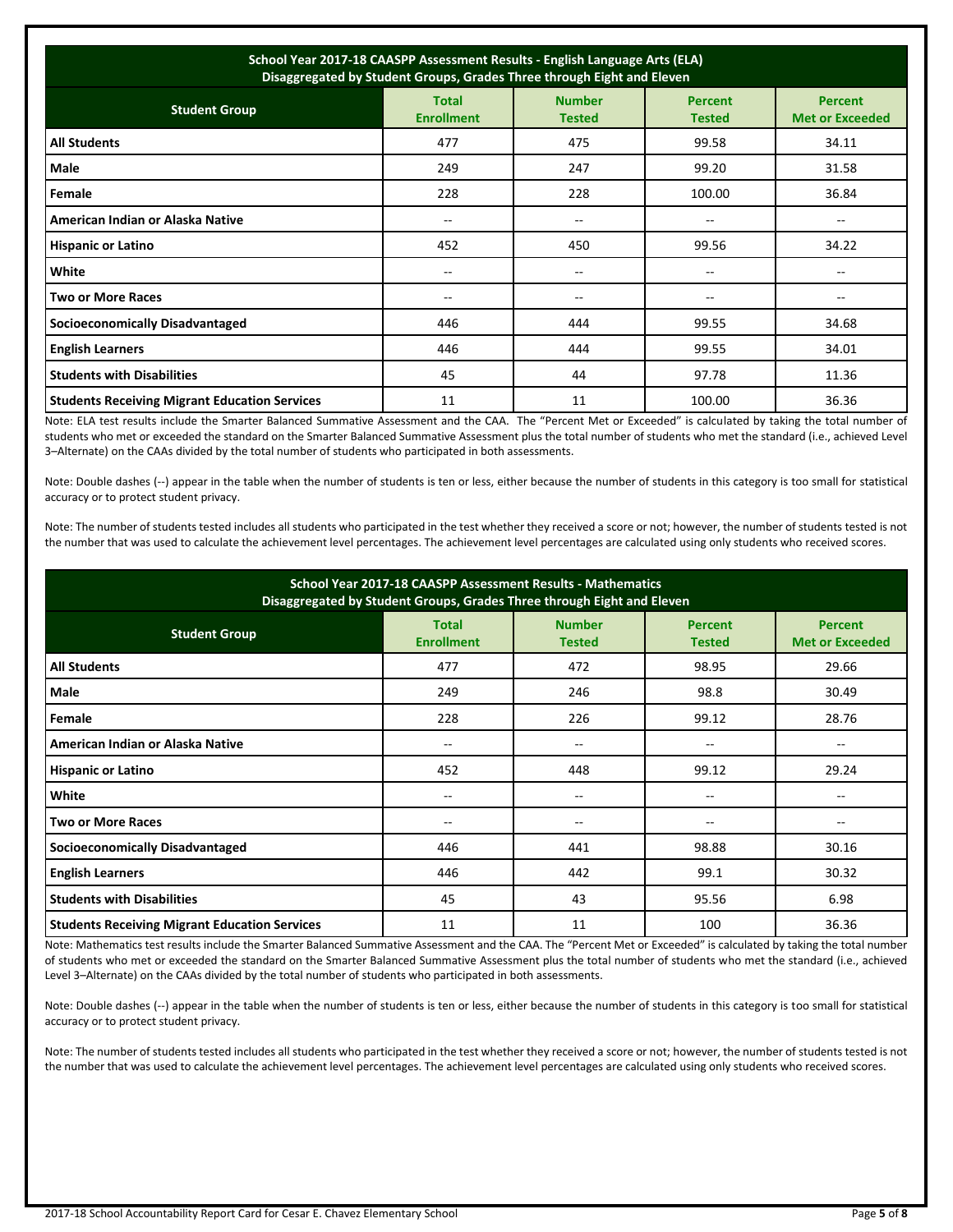## **C. Engagement**

#### **State Priority: Parental Involvement**

The SARC provides the following information relevant to the State priority: Parental Involvement (Priority 3):

• Efforts the school district makes to seek parent input in making decisions for the school district and each school site

#### **Opportunities for Parental Involvement (School Year 2018-19)**

We believe that parents play a critical role in the success of their children, and we have numerous ways that parents can be involved at César E. Chávez Elementary School. In addition to helping with homework and attending parent conferences, parents are also involved in school events. They also take on leadership roles in our school through the Parent Teacher Club and our School Site Council. Parents chaperone field trips, attend student performances, and are invited to our Student of the Month Awards and trimester academic, attendance, and Positive Behavior Intervention Support awards ceremonies. Parents may reach out to any staff member to express their interest in being more involved in school activities. For more opportunities to participate at your school, please call your school Principal, John J. Jimenez at (831) 753-5224.

#### **State Priority: School Climate**

The SARC provides the following information relevant to the State priority: School Climate (Priority 6):

- Pupil suspension rates;
- Pupil expulsion rates; and
- Other local measures on the sense of safety.

#### **School Safety Plan**

To succeed in a rigorous learning environment, students must feel safe and believe that they are capable of learning. The school maintains a strict student code of conduct and strongly supports each classroom environment by responding proactively to student discipline issues. Staff members continuously supervise our campus to maintain a safe environment for all students. All visitors are asked to check in with the office staff prior to coming onto campus. Our safety plan is updated annually and monitored monthly to ensure the safety of all students. We practice monthly school wide drills to prepare for an emergency and our campus has a closed campus policy.

| <b>Suspensions and Expulsions</b> |         |         |         |  |  |  |
|-----------------------------------|---------|---------|---------|--|--|--|
| <b>School</b>                     | 2015-16 | 2016-17 | 2017-18 |  |  |  |
| <b>Suspensions Rate</b>           | 3.4     | 2.8     | 2.3     |  |  |  |
| <b>Expulsions Rate</b>            | 0.0     | 0.0     | 0.0     |  |  |  |
| <b>District</b>                   | 2015-16 | 2016-17 | 2017-18 |  |  |  |
| <b>Suspensions Rate</b>           | 1.0     | 0.5     | 1.5     |  |  |  |
| <b>Expulsions Rate</b>            | 0.0     | 0.0     | 0.0     |  |  |  |
| <b>State</b>                      | 2015-16 | 2016-17 | 2017-18 |  |  |  |
| <b>Suspensions Rate</b>           | 3.7     | 3.7     | 3.5     |  |  |  |
| <b>Expulsions Rate</b>            | 0.1     | 0.1     | 0.1     |  |  |  |

## **D. Other SARC Information**

The information in this section is required to be in the SARC but is not included in the state priorities for LCFF.

| Academic Counselors and Other Support Staff at this School<br><b>Number of Full-Time Equivalent (FTE)</b>                                                       |          |  |  |  |
|-----------------------------------------------------------------------------------------------------------------------------------------------------------------|----------|--|--|--|
|                                                                                                                                                                 |          |  |  |  |
| <b>Counselor (Social/Behavioral or Career Development)</b>                                                                                                      | 0        |  |  |  |
| Library Media Teacher (Librarian)                                                                                                                               |          |  |  |  |
| Library Media Services Staff (Paraprofessional)                                                                                                                 | 0        |  |  |  |
| Psychologist                                                                                                                                                    | .5       |  |  |  |
| <b>Social Worker</b>                                                                                                                                            | 0        |  |  |  |
| <b>Nurse</b>                                                                                                                                                    | .2       |  |  |  |
| Speech/Language/Hearing Specialist                                                                                                                              | .5       |  |  |  |
| <b>Resource Specialist (non-teaching)</b>                                                                                                                       |          |  |  |  |
| Other                                                                                                                                                           |          |  |  |  |
| <b>Average Number of Students per Staff Member</b>                                                                                                              |          |  |  |  |
| <b>Academic Counselor</b>                                                                                                                                       | $\Omega$ |  |  |  |
| One Full Time Equivalent (FTE) equals one staff member working full time; one FTE could also represent two staff members who each work 50 percent of full time. |          |  |  |  |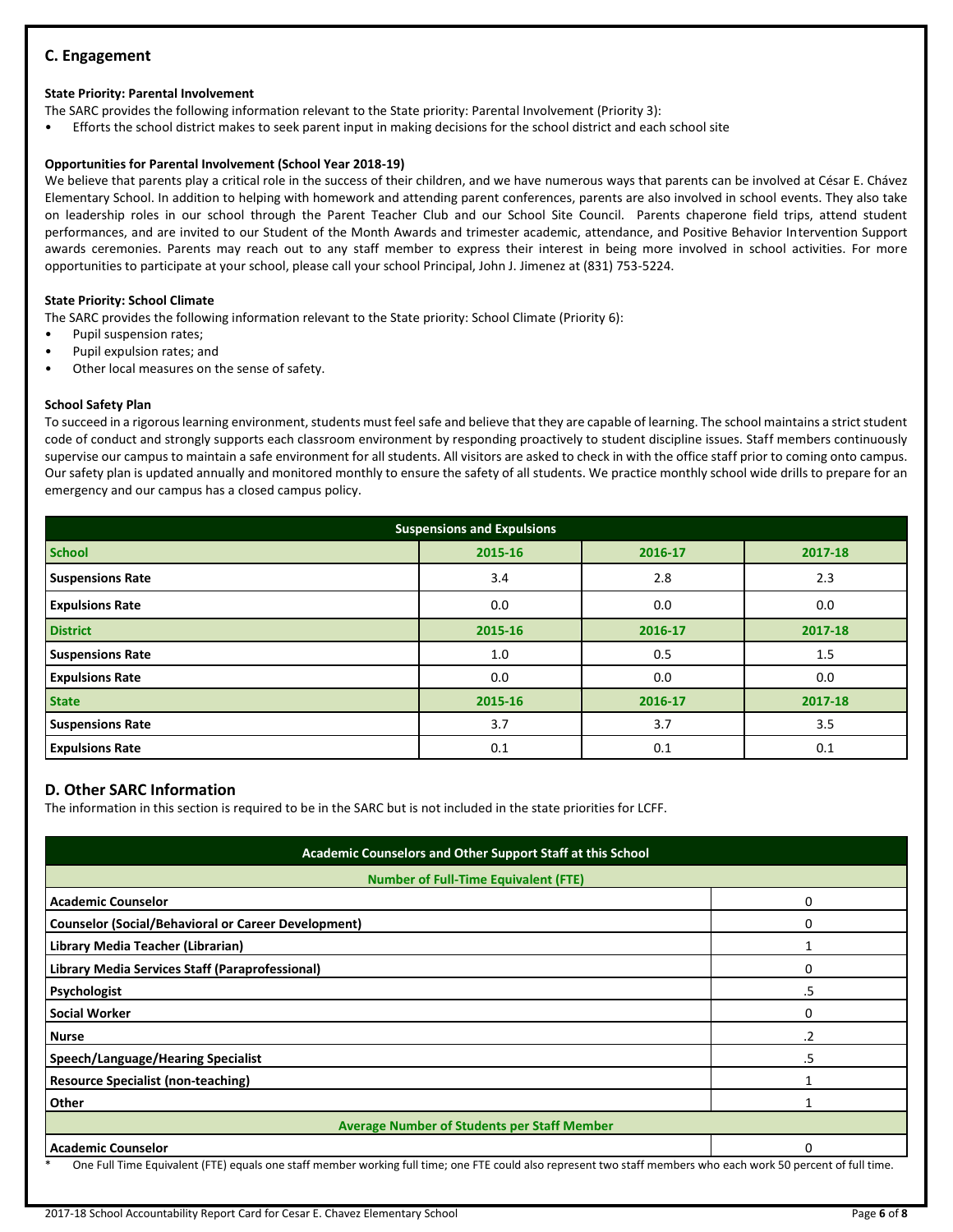|       | Average Class Size and Class Size Distribution (Elementary) |         |          |                |              |   |                         |                |                |  |                                 |   |
|-------|-------------------------------------------------------------|---------|----------|----------------|--------------|---|-------------------------|----------------|----------------|--|---------------------------------|---|
|       | <b>Number of Classrooms*</b>                                |         |          |                |              |   |                         |                |                |  |                                 |   |
| Grade | <b>Average Class Size</b>                                   |         | $1 - 20$ |                | $21 - 32$    |   | $33+$                   |                |                |  |                                 |   |
|       | 2015-16                                                     | 2016-17 | 2017-18  | 2015-16        | 2016-17      |   | 2017-18 2015-16 2016-17 |                |                |  | 2017-18 2015-16 2016-17 2017-18 |   |
| К     | 28                                                          | 27      | 26       |                |              |   | 4                       | 4              | 4              |  |                                 |   |
|       | 24                                                          | 29      | 29       | $\overline{2}$ |              |   | 3                       | 4              | 4              |  |                                 |   |
|       | 24                                                          | 22      | 22       |                |              | 3 | 5                       | 4              | 2              |  |                                 |   |
| 3     | 27                                                          | 23      | 22       |                | $\mathbf{1}$ |   | 4                       | 4              | 5              |  |                                 |   |
| 4     | 29                                                          | 26      | 31       |                | $\mathbf{1}$ |   | 5                       | $\overline{2}$ | 3              |  |                                 | 1 |
| 5     | 30                                                          | 28      | 26       |                |              | 2 | 4                       |                | $\overline{2}$ |  | 3                               |   |
| 6     | 29                                                          | 30      | 28       |                |              |   | 4                       | 4              | 5              |  |                                 |   |

Number of classes indicates how many classes fall into each size category (a range of total students per class).

#### **Professional Development provided for Teachers**

The major areas of professional development for teachers in 2016-17 included the following:

- Standards-based planning for instruction, learning and assessment
- **Explicit Direct Instruction**
- Bilingual Transference (for teachers facilitating Alternative Bilingual Education classes)
- Lesson Design and Engagement for Close Reading
- Coaching Cycles (for Academic Coaches)
- Teaching to the Math standards
- Guided Language Acquisition Design (G.L.A.D.)
- Wilda Storm Writing Strategies
- **ALICE**

Professional development was delivered through grade level sessions during regular work days with release time for classroom teachers.

Teachers were supported during implementation by the site's Instructional Coach.

During the 2016-17 and 2017-18 school years, we continued with the same professional development and we added writing. Our data showed that writing was an area of weakness for our students and a teacher survey also showed that they were interested in professional development in this are. We used the program Write Up a Storm.

| FY 2016-17 Teacher and Administrative Salaries |                                  |                                                                         |  |  |  |
|------------------------------------------------|----------------------------------|-------------------------------------------------------------------------|--|--|--|
| Category                                       | <b>District</b><br><b>Amount</b> | <b>State Average for</b><br><b>Districts In Same</b><br><b>Category</b> |  |  |  |
| <b>Beginning Teacher Salary</b>                | \$44,149                         | \$50,084                                                                |  |  |  |
| <b>Mid-Range Teacher Salary</b>                | \$71,785                         | \$80,256                                                                |  |  |  |
| <b>Highest Teacher Salary</b>                  | \$100,035                        | \$100,154                                                               |  |  |  |
| <b>Average Principal Salary (ES)</b>           | \$117,416                        | \$125,899                                                               |  |  |  |
| <b>Average Principal Salary (MS)</b>           | \$0                              | \$130,255                                                               |  |  |  |
| <b>Average Principal Salary (HS)</b>           | \$0                              | \$128,660                                                               |  |  |  |
| <b>Superintendent Salary</b>                   | \$195,000                        | \$222,447                                                               |  |  |  |
| <b>Percent of District Budget</b>              |                                  |                                                                         |  |  |  |
| <b>Teacher Salaries</b>                        | 32.0                             | 37.0                                                                    |  |  |  |
| <b>Administrative Salaries</b>                 | 5.0                              | 5.0                                                                     |  |  |  |

| FY 2016-17 Expenditures Per Pupil and School Site Teacher Salaries |                                        |                   |                     |                                 |  |
|--------------------------------------------------------------------|----------------------------------------|-------------------|---------------------|---------------------------------|--|
|                                                                    | <b>Expenditures Per Pupil</b>          | <b>Average</b>    |                     |                                 |  |
| <b>Level</b>                                                       | Total                                  | <b>Restricted</b> | <b>Unrestricted</b> | <b>Teacher</b><br><b>Salary</b> |  |
| <b>School Site</b>                                                 | \$4,310                                | \$637             | \$3,673             | \$66,650                        |  |
| <b>District</b>                                                    |                                        |                   | \$5,459             | \$71,625                        |  |
| <b>State</b>                                                       |                                        |                   | \$7,125             | \$80,910                        |  |
| Percent Difference: School Site/District                           |                                        |                   | $-32.7$             | 2.8                             |  |
|                                                                    | Percent Difference: School Site/ State | $-21.7$           | $-5.8$              |                                 |  |

Cells with  $\blacklozenge$  do not require data.

**The California Department of Education issued guidance to LEAs on August 1, 2018, regarding how to calculate school-level per-pupil expenditures that will be reported on 2018-19 report cards.**

For detailed information on salaries, see the CDE Certificated Salaries & Benefits webpage a[t www.cde.ca.gov/ds/fd/cs/.](http://www.cde.ca.gov/ds/fd/cs/)